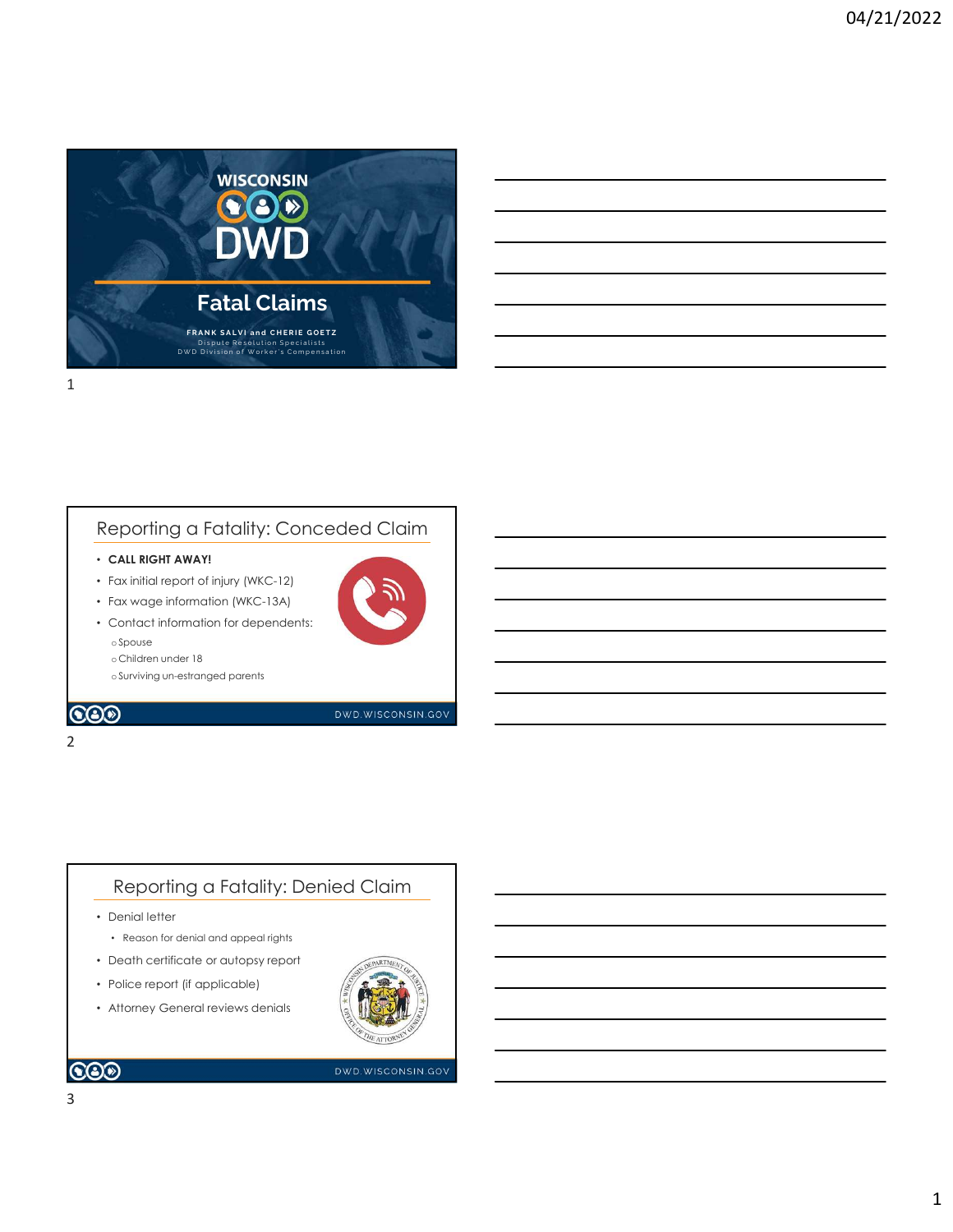# Death Benefits

Dependents

- Spouse or minor child(ren), greater of: o4 x annual earnings (box #2 on WKC-13A), or
	- o 200 x average weekly wage (AWW)  $\overline{Q}$
- Benefits to minor children = restricted account

4



# $\bigcircledS$

DWD.WISCONSIN.GOV

## Death Benefits (cont.)

- No spouse or children, but surviving parent(s): \$6,500 (may be more if parents prove dependence)
- Prehearing if dependents from multiple partners
- If no dependents, pay into state fund





### $5<sub>5</sub>$

# Poll Question

Dependents who should be eligible for death benefits include:

- 
- 
- 3. Fiancée, as long as the wedding date was set prior to fatal<br>injury 4. We approach the control of the worker's the state of the first control in the main interest credits, 102.49(5) [6]<br>
4. Who will account the worker's will be a beneficiary in the worker's will be a benefit will be contro The dependents, puty into state long<br>
The five annual installments of lump sum<br>
minus interest credit: s. 102.49(S)[b]<br> **Solution**<br> **Solution**<br> **Solution**<br> **Solution**<br> **Solution**<br> **Solution**<br> **Solution**<br> **Solution**<br> **Solut**
- 
-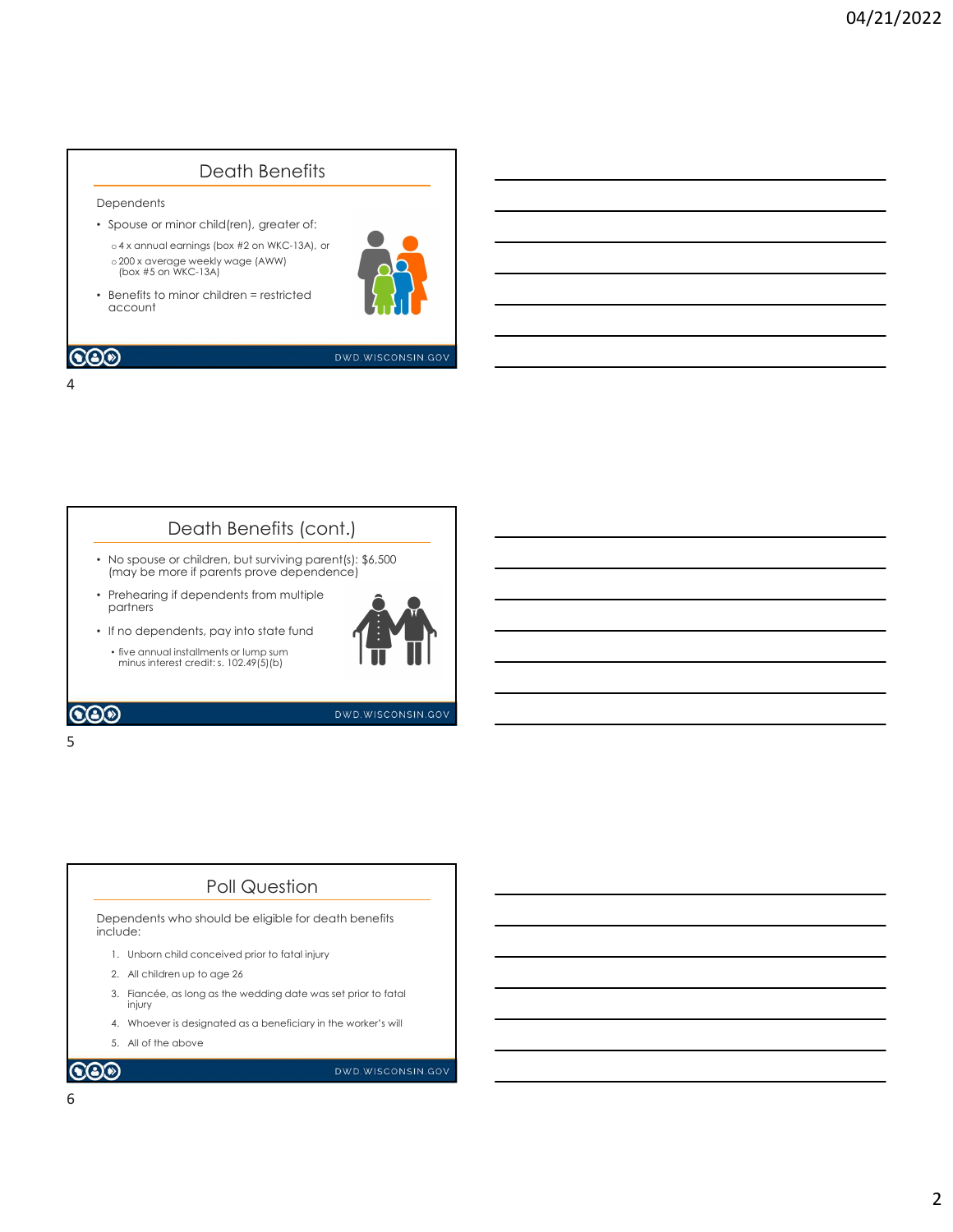

## PPD or PTD Dies

- Death certificate or autopsy report (related to claim?)
- Up to date payment information (WKC-13)

o Division will provide worksheet o Additional payments due? If so, to whom?

• Initiate monthly death benefit payments per 102.47(1) and 102.47(2)

**COD** 

### DWD.WISCONSIN.GOV

### 8 and 2010 and 2010 and 2010 and 2010 and 2010 and 2010 and 2010 and 2010 and 2010 and 2010 and 2010 and 2010

# Death Before PPD

- Final medical report via doctor's experience and review of records
- Contact information for dependents

o Accrued PPD to estate

oUnaccrued PPD pays funeral expense, remainder to dependents as death benefit

• If no dependents, remainder to state fund

 $\bigcircledS$ 

DWD.WISCONSIN.GOV